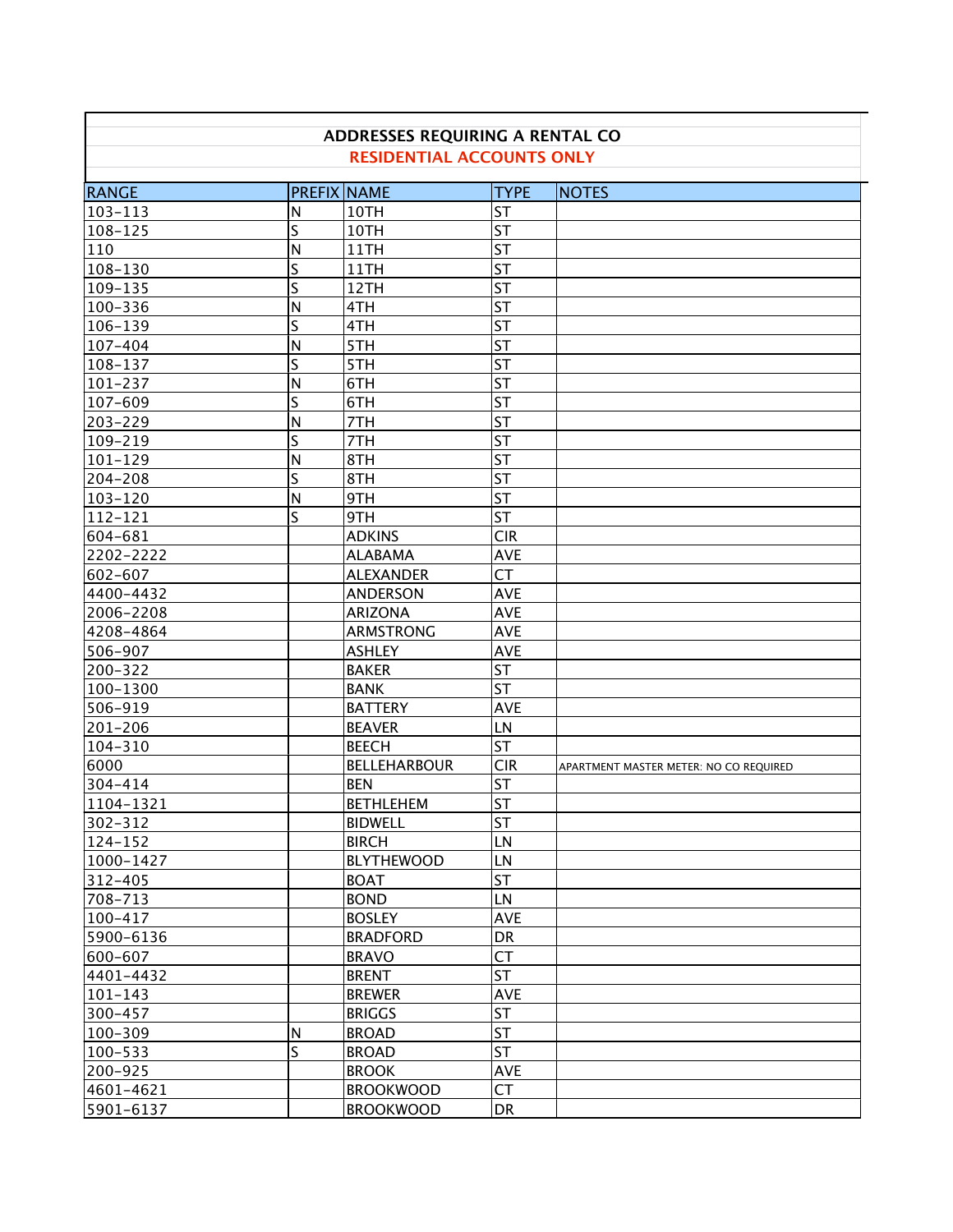| 20-119                  |              | <b>BROWN</b>      | LN          |                                        |
|-------------------------|--------------|-------------------|-------------|----------------------------------------|
| 4901                    |              | <b>BUCHANAN</b>   | <b>ST</b>   |                                        |
| 300-411                 |              | <b>BULLOCK</b>    | <b>ST</b>   |                                        |
| 115-403                 |              | <b>BUTE</b>       | <b>ST</b>   |                                        |
| 4601-6093               |              | <b>CAMELLIA</b>   | DR          |                                        |
| 708-715                 |              | <b>CAMERO</b>     | <b>CT</b>   |                                        |
| 505-600                 |              | <b>CANNON</b>     | <b>ST</b>   |                                        |
| $101 - 329$             | $\mathsf{N}$ | <b>CAPITAL</b>    | <b>ST</b>   |                                        |
| $106 - 130$             | S            |                   | <b>ST</b>   |                                        |
|                         |              | <b>CAPITAL</b>    |             |                                        |
| 100-660                 |              | <b>CAROLINA</b>   | <b>RD</b>   |                                        |
| 100-518                 |              | <b>CAUSEY</b>     | <b>AVE</b>  |                                        |
| 188-618                 |              | <b>CEDAR</b>      | <b>ST</b>   |                                        |
| 500-512                 |              | <b>CEDAR</b>      | <b>CT</b>   |                                        |
| 200-408                 |              | <b>CENTRAL</b>    | <b>AVE</b>  |                                        |
| 139-154                 |              | <b>CHARLES</b>    | <b>ST</b>   |                                        |
| $100 - 224$             |              | <b>CHARLOTTE</b>  | <b>AVE</b>  |                                        |
| 4236                    |              | <b>CHAROLETTE</b> | <b>ST</b>   |                                        |
| 108-248                 |              | <b>CHESTNUT</b>   | <b>ST</b>   |                                        |
| 501-620                 |              | <b>CHISHOLM</b>   | LN          |                                        |
| $101 - 169$             |              | <b>CHURCH</b>     | <b>ST</b>   |                                        |
| 604-1404                |              | <b>CLARYS</b>     | DR          |                                        |
| 109-239                 |              | <b>CLAY</b>       | <b>ST</b>   |                                        |
| 4225-4600               |              | <b>CLIFTON</b>    | <b>ST</b>   |                                        |
| 1201-1205               |              | <b>COASTLINE</b>  | <b>AVE</b>  |                                        |
| 4273-4513               |              | <b>COLE</b>       | <b>AVE</b>  |                                        |
| $1 - 7$                 |              | <b>COLLEGE</b>    | <b>CT</b>   |                                        |
| 5901-6161               |              | <b>COLLEGE</b>    | DR          |                                        |
| 2704, 2741, 2812 & 2824 |              | <b>COLONIAL</b>   | DR          |                                        |
| 4201-4437               |              | <b>COLTRANE</b>   | <b>AVE</b>  |                                        |
| 200-226                 |              | <b>COLUMBUS</b>   | <b>AVE</b>  |                                        |
| $100 - 135$             |              | <b>COMMERCE</b>   | <b>ST</b>   |                                        |
| 637-820                 | W            | CONSTANCE         | <b>RD</b>   |                                        |
| 125-700                 |              | <b>COUNTY</b>     | <b>ST</b>   |                                        |
| 4400-4429               |              | <b>COVE</b>       | <b>ST</b>   |                                        |
| 6628-7036               |              | <b>CRITTENDEN</b> | <b>RD</b>   |                                        |
| 8300-8349               |              | <b>CRITTENDEN</b> | <b>RD</b>   |                                        |
| 8353                    |              | <b>CRITTENDEN</b> | RD          |                                        |
| 8361-8405               |              | <b>CRITTENDEN</b> | <b>RD</b>   |                                        |
| 8509-8525               |              | <b>CRITTENDEN</b> | <b>RD</b>   |                                        |
| 507-510                 |              | <b>CROCKER</b>    | LN          |                                        |
| 4352, 4356 & 4360       |              | <b>CROWDY</b>     | <b>BLVD</b> | APARTMENT MASTER METER: NO CO REQUIRED |
| 120-509                 |              | <b>CULLODEN</b>   | <b>ST</b>   |                                        |
| 6661                    |              | <b>CUMBERLAND</b> | LN          |                                        |
| 611-620                 |              | <b>CUMMINGS</b>   | DR          |                                        |
| 1000-1121               |              | <b>CUSTIS</b>     | <b>RD</b>   |                                        |
| 1200-1234               |              | <b>DAVID</b>      | LN          |                                        |
| 860-1200                |              |                   | <b>BLVD</b> |                                        |
|                         |              | <b>DAVIS</b>      |             | APARTMENT MASTER METER: NO CO REQUIRED |
| $101 - 134$             |              | <b>DAY</b>        | ST          |                                        |
| 916-926                 |              | <b>DIGGS</b>      | <b>CT</b>   |                                        |
| 108-126 (EVEN ONLY)     |              | <b>DILL</b>       | <b>RD</b>   |                                        |
| 700-806                 |              | <b>DILL</b>       | <b>RD</b>   |                                        |
| 105-315                 | ${\sf N}$    | <b>DIVISION</b>   | ST          |                                        |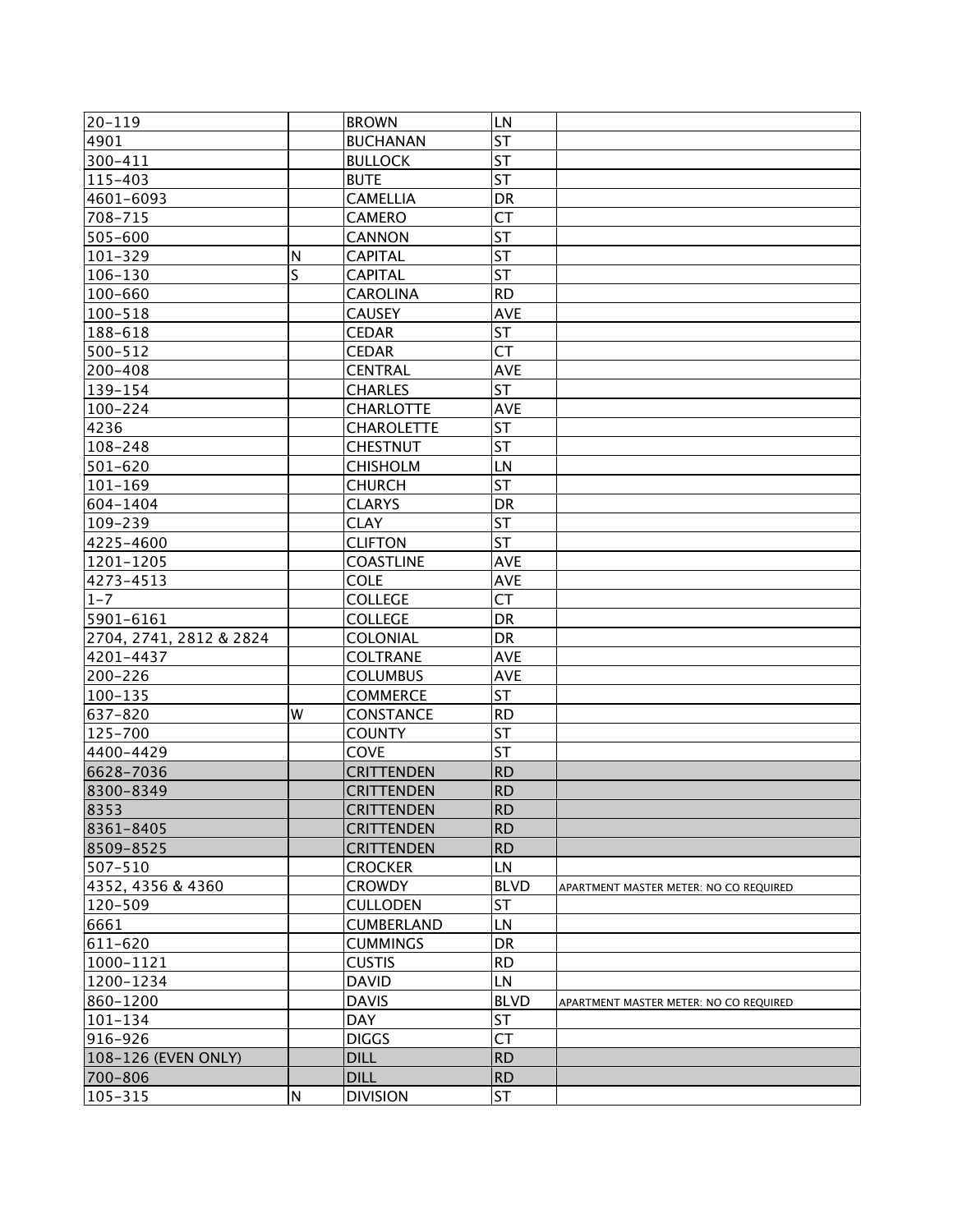| 107-450               | S | <b>DIVISION</b>    | ST          |                                        |
|-----------------------|---|--------------------|-------------|----------------------------------------|
| 4411-4500             |   | <b>DONALD</b>      | <b>AVE</b>  |                                        |
| 916-918               |   | <b>DOUGLAS</b>     | <b>CT</b>   |                                        |
| 100                   |   | <b>DOVER</b>       | <b>CT</b>   | APARTMENT MASTER METER: NO CO REQUIRED |
| 203-411               |   | <b>DUKE</b>        | <b>ST</b>   |                                        |
| 202-216               |   | <b>DUMVILLE</b>    | LN          |                                        |
| 211-227 (ODD ONLY)    |   | <b>DUTCH</b>       | <b>RD</b>   |                                        |
| 202-206               |   | <b>DYKES PARK</b>  | LN          |                                        |
| 115-137               |   | <b>EAGLE</b>       | LN          |                                        |
| $100 - 109$           |   | <b>EARL</b>        | <b>CT</b>   |                                        |
| 200-207               |   | <b>ELEY</b>        | <b>CT</b>   |                                        |
| 4212-4542             |   | <b>ELLINGTON</b>   | <b>AVE</b>  |                                        |
| 500-520               |   | <b>EOLA</b>        | <b>AVE</b>  |                                        |
| 702-706               |   | <b>ERIC</b>        | <b>CT</b>   |                                        |
| 300-309 1/2           |   | <b>EUGENIA</b>     | <b>ST</b>   |                                        |
| 6549-6773             |   | <b>EVERETS</b>     | <b>RD</b>   |                                        |
| 1220-1248             |   | <b>EXCHANGE</b>    | <b>RD</b>   |                                        |
| 400-729               |   | <b>FACTORY</b>     | <b>ST</b>   |                                        |
| $105 - 120$           |   | <b>FAYETTE</b>     | <b>ST</b>   |                                        |
| 1201-1206             |   | <b>FDR</b>         | <b>CT</b>   |                                        |
| 1865-1877             |   | <b>FERRY POINT</b> | <b>RD</b>   |                                        |
| $106 - 120$           | W | <b>FINNEY</b>      | AVE         |                                        |
| 116-525               |   | <b>FINNEY</b>      | <b>AVE</b>  |                                        |
| 550-712               |   | <b>FIRST</b>       | <b>AVE</b>  |                                        |
| 2128-2231             |   | <b>FLORIDA</b>     | <b>AVE</b>  |                                        |
| 211-235               |   | <b>FOREST</b>      | lst         |                                        |
| 100-1407              |   | <b>FOREST OAK</b>  | LN          |                                        |
| 5604-5658             |   | <b>FRANK</b>       | <b>ST</b>   |                                        |
| $105 - 128$           |   | <b>FRANKLIN</b>    | <b>ST</b>   |                                        |
| 6200-6340             |   | <b>FREEMAN</b>     | AVE         |                                        |
| 835-1906              |   | <b>FREENEY</b>     | <b>AVE</b>  |                                        |
| $301 - 423$           |   | <b>FULCHER</b>     | <b>ST</b>   |                                        |
| 300-412               |   | <b>FULLER</b>      | <b>ST</b>   |                                        |
| 802-1121              |   | <b>GARFIELD</b>    | <b>AVE</b>  |                                        |
| $105 - 117$           |   | <b>GAYS</b>        | <b>ROW</b>  |                                        |
| 2101-2219             |   | <b>GEORGIA</b>     | <b>AVE</b>  |                                        |
| 222-320               |   | <b>GLOUCESTER</b>  | ST          |                                        |
| 2320-2508             |   | <b>GODWIN</b>      | <b>BLVD</b> |                                        |
| 5399-5868             |   | <b>GODWIN</b>      | <b>BLVD</b> |                                        |
| 5884-5940 (EVEN ONLY) |   | <b>GODWIN</b>      | <b>BLVD</b> |                                        |
| 708-715               |   | <b>GOODLIN</b>     | DR          |                                        |
| 301-354               |   | <b>GOODMAN</b>     | <b>ST</b>   |                                        |
| 201-223               |   | <b>GRACE</b>       | <b>ST</b>   |                                        |
| 309-315               |   | <b>GRANBY</b>      | <b>ST</b>   |                                        |
| 1201-1206             |   | <b>GRAY</b>        | СT          |                                        |
| $101 - 113$           |   | <b>GRAYSON</b>     | <b>CT</b>   |                                        |
| 6000-6025             |   | <b>GREEN ASH</b>   | <b>CT</b>   |                                        |
| $95 - 335$            |   | <b>GREENFIELD</b>  | <b>CRES</b> |                                        |
| 104-130               |   | <b>HALIFAX</b>     | <b>ST</b>   |                                        |
| 107–135               |   | <b>HALL</b>        | <b>AVE</b>  |                                        |
| 4600-4617             |   | <b>HARDY</b>       | <b>CT</b>   |                                        |
| 4600-4652             |   | <b>HARDY</b>       | DR          |                                        |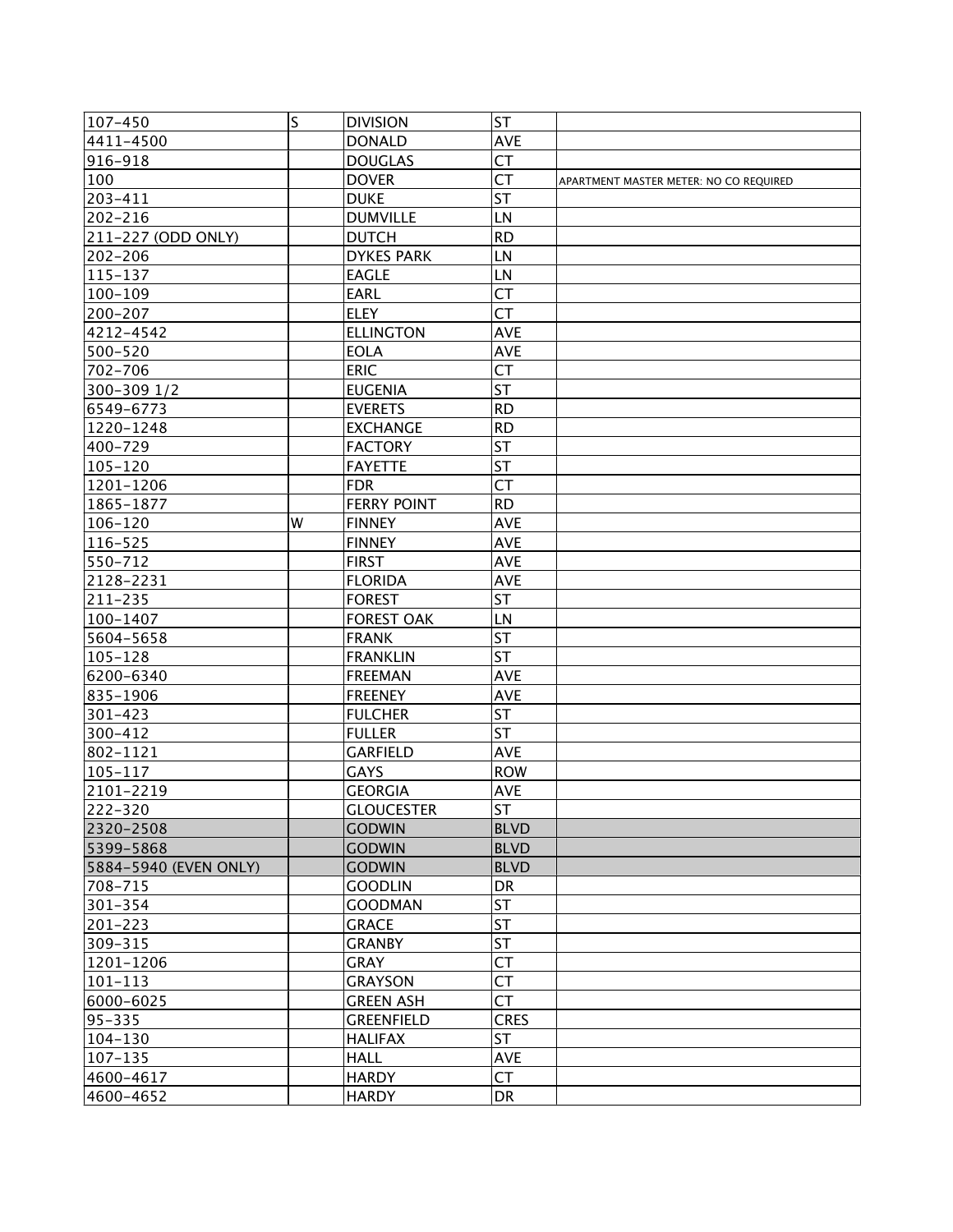| 501-615             |              | <b>HARRISON</b>     | <b>ST</b>  |  |
|---------------------|--------------|---------------------|------------|--|
| 40-5912             |              | <b>HAWK</b>         | LN         |  |
| 301-334             |              | <b>HILL</b>         | <b>ST</b>  |  |
| 1924-1948           |              | <b>HOBSON</b>       | <b>DR</b>  |  |
| 100-339             |              | <b>HOLLADAY</b>     | <b>ST</b>  |  |
| 301-720             |              | <b>HOLLYWOOD</b>    | AVE        |  |
| 720-729             |              | <b>HOSIER</b>       | <b>RD</b>  |  |
| 4400-4537           |              | <b>HUBBARD</b>      | AVE        |  |
| 8300-8369           |              | <b>HUDGINS</b>      | <b>CIR</b> |  |
| 430-900             |              | <b>HULL</b>         | <b>ST</b>  |  |
| 209-427             |              | <b>HUNTER</b>       | <b>ST</b>  |  |
| 6100-6116           |              | <b>HUNTERS</b>      | <b>CT</b>  |  |
| 5010-5023           |              | <b>HUNTERSVILLE</b> | PL         |  |
| 211-437             |              | <b>JACKSON</b>      | <b>ST</b>  |  |
| 601-607             |              | JFK                 | <b>CT</b>  |  |
| 4094-4529           |              | <b>JOHN</b>         | <b>ST</b>  |  |
| 115-426             |              | <b>JOHNSON</b>      | AVE        |  |
| $102 - 109$         |              | <b>JORDAN</b>       | <b>CIR</b> |  |
| $103 - 117$         |              | JORDAN              | <b>AVE</b> |  |
| 700-729             |              | <b>KENNEDY</b>      | <b>CT</b>  |  |
| 2100-2218           |              | <b>KENTUCKY</b>     | <b>AVE</b> |  |
| $101 - 110$         |              | <b>KILBY</b>        | <b>CT</b>  |  |
| 102-920             |              | <b>KILBY</b>        | <b>AVE</b> |  |
| 600-618             |              | <b>KINSEY</b>       | LN         |  |
| 500-529             |              | <b>KISSIMMEE</b>    | <b>AVE</b> |  |
| 212-227             |              | <b>KNIGHT</b>       | <b>ST</b>  |  |
| 910-1235            |              | <b>LAKE KENNEDY</b> | DR         |  |
| 500-510             |              | <b>LANDING</b>      | <b>CT</b>  |  |
| 601                 |              | <b>LAUREL</b>       | <b>ST</b>  |  |
| 113-218             |              | LEE                 | ST         |  |
| $100 - 311$         |              | <b>LEWIS</b>        | AVE        |  |
| $101 - 151$         |              | <b>LIBERTY</b>      | <b>ST</b>  |  |
| 806-940             |              | <b>LINCOLN</b>      | <b>AVE</b> |  |
| 102-645             |              | <b>LINDEN</b>       | <b>AVE</b> |  |
| $101 - -330$        | $\mathsf{N}$ | <b>LLOYD</b>        | <b>ST</b>  |  |
| 104-217             | S            | <b>LLOYD</b>        | <b>ST</b>  |  |
| 6717-6719           |              | LOYAL               | LN.        |  |
| $501 - 520$         |              | <b>LUCERNE</b>      | <b>AVE</b> |  |
| 1701-1745           |              | <b>MACEDONIA</b>    | AVE        |  |
| 115-411             |              | <b>MADISON</b>      | AVE        |  |
| 4539-4717           |              | <b>MAGNOLIA</b>     | DR         |  |
| $101 - 154$         |              | <b>MAHAN</b>        | <b>ST</b>  |  |
| $502 - 522$         |              | <b>MAHLON</b>       | <b>AVE</b> |  |
| 100-230 (EVEN ONLY) | N            | <b>MAIN</b>         | ST         |  |
| 240-510             | $\mathsf{N}$ | <b>MAIN</b>         | ST         |  |
| 185-520             | S            | <b>MAIN</b>         | <b>ST</b>  |  |
| 4600-4633           |              | <b>MAPLEWOOD</b>    | DR         |  |
| 200-441             |              | <b>MARKET</b>       | <b>ST</b>  |  |
| 4237-4529           |              | <b>MARLIN</b>       | <b>AVE</b> |  |
| 509-634             |              | <b>MASON</b>        | <b>AVE</b> |  |
| 601-608             |              | <b>MATTHEWS</b>     | <b>CT</b>  |  |
| 807-911             |              | <b>MCKINLEY</b>     | AVE        |  |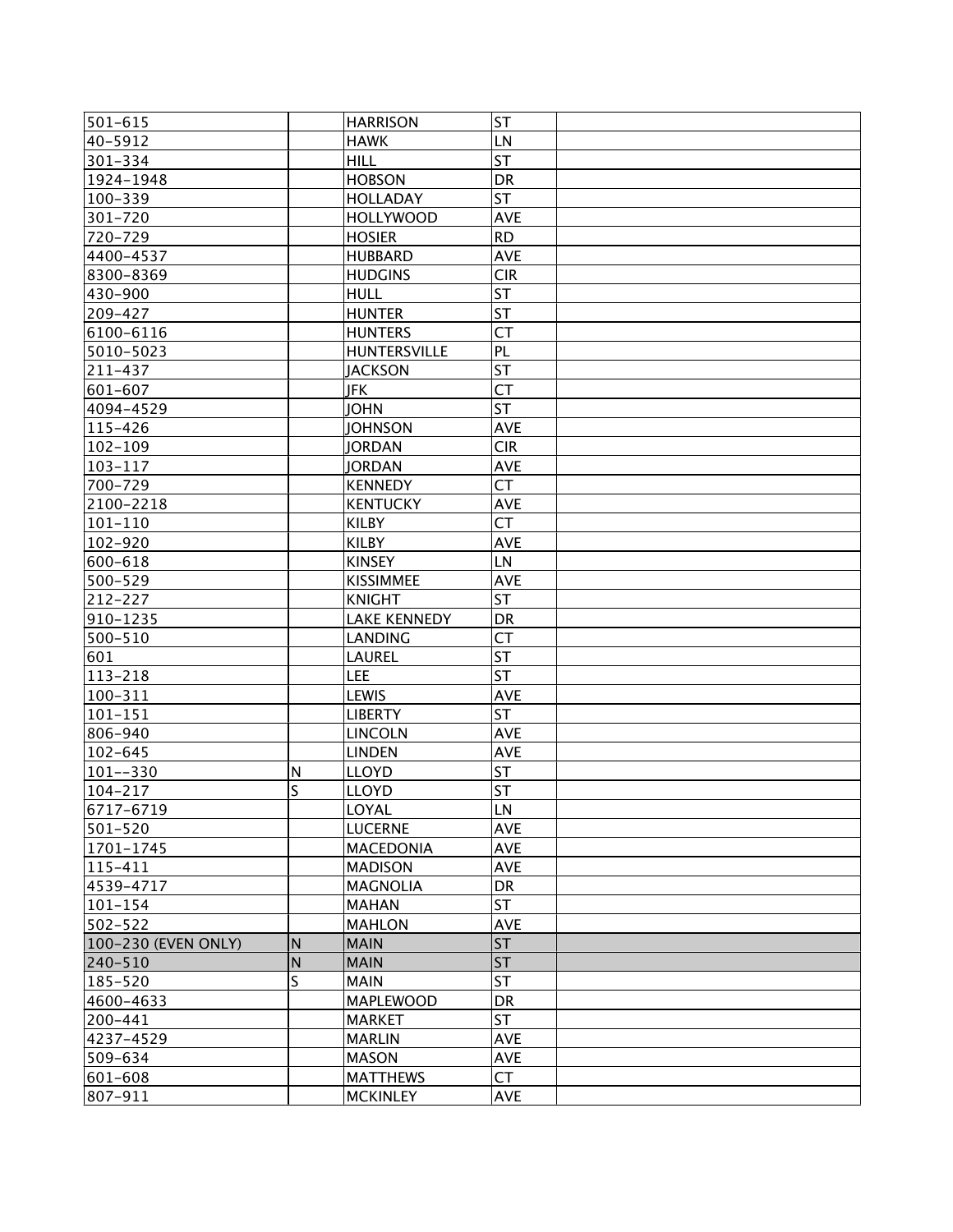| 2452-2460              |    | <b>MEADOW BROOK</b>   | TRL         |                                                      |
|------------------------|----|-----------------------|-------------|------------------------------------------------------|
| 4409-4521              |    | <b>MILES</b>          | <b>AVE</b>  |                                                      |
| $112 - 132$            |    | <b>MILL</b>           | LN          |                                                      |
| 300-314                |    | <b>MILL</b>           | <b>ST</b>   |                                                      |
| 123-139 (ODD ONLY)     |    | MINERAL SPRING        | <b>RD</b>   |                                                      |
| 4810-4896              |    | <b>MINERAL SPRING</b> | <b>RD</b>   |                                                      |
| 107-305                |    | <b>MORGAN</b>         | <b>ST</b>   |                                                      |
| 1100-1214              |    | <b>MT HOREB</b>       | <b>ST</b>   |                                                      |
| 1665-1772              |    | <b>MT LEBANON</b>     | <b>AVE</b>  |                                                      |
| 404                    |    | <b>MT SINAI</b>       | <b>ST</b>   |                                                      |
| 1502-2101              |    | <b>MYRICK</b>         | <b>AVE</b>  |                                                      |
| 308                    |    | <b>N &amp; W</b>      | <b>AVE</b>  |                                                      |
| 114                    |    | <b>NANCY</b>          | DR          | APARTMENT MASTER METER: NO CO REQUIRED               |
| 2836, 2804, 2805, 2841 | N  | NANSEMOND             | <b>DR</b>   |                                                      |
| 2628, 2741 & 2821      | S  | <b>NANSEMOND</b>      | DR          |                                                      |
| 2736                   |    | NANSEMOND             | <b>CRES</b> |                                                      |
| 1015-1019              |    | NANSEMOND             | <b>PKWY</b> | 1015 - APARTMENT MASTER METER: NO CO REQUIRED        |
| 1181                   |    | <b>NANSEMOND</b>      | <b>PKWY</b> |                                                      |
| 5604-5658              |    | NATHANIEL             | <b>ST</b>   |                                                      |
| 400-419                |    | <b>NEVADA</b>         | <b>ST</b>   |                                                      |
| 311-335                |    | <b>NEWPORT</b>        | <b>ST</b>   |                                                      |
| 706-820                |    | <b>NIXON</b>          | DR          |                                                      |
| 109-232                |    | <b>NORTH</b>          | <b>ST</b>   |                                                      |
| 105-409                |    | <b>OAK</b>            | <b>ST</b>   |                                                      |
| $107 - 134$            |    | <b>OAKDALE</b>        | <b>TER</b>  |                                                      |
| 501-530                |    | <b>OCKLAWAHA</b>      | <b>AVE</b>  |                                                      |
| 2127-2141              |    | <b>OREGON</b>         | <b>AVE</b>  |                                                      |
| 5504                   |    | <b>ORIOLE</b>         | <b>RD</b>   |                                                      |
| 500-535                |    | <b>OSCEOLA</b>        | <b>AVE</b>  |                                                      |
| 739-757                |    | <b>OXFORD</b>         | <b>ST</b>   |                                                      |
| 6709-6721              |    | <b>PEANUT</b>         | <b>DR</b>   |                                                      |
| 3724                   |    | PEAR ORCHARD          | <b>WAY</b>  | APARTMENT MASTER METER: NO CO REQUIRED               |
| 209-223                |    | <b>PEARL</b>          | <b>ST</b>   |                                                      |
| 108, 113, 117 & 121    |    | <b>PEMBROKE</b>       | LN          |                                                      |
| 109-162                |    | <b>PENDER</b>         | <b>ST</b>   |                                                      |
| 5604-5658              |    | <b>PERSON</b>         | ST          |                                                      |
| $102 - 341$            |    | <b>PINE</b>           | <b>ST</b>   |                                                      |
| 1701-1721              |    | <b>PINE ACRES</b>     | LN          |                                                      |
| 103-330                |    | <b>PINNER</b>         | <b>ST</b>   |                                                      |
| 1416-1432              |    | <b>PINTO</b>          | <b>CT</b>   |                                                      |
| 120-730                |    | <b>PITCHKETTLE</b>    | <b>RD</b>   |                                                      |
| 295-419                |    | PLEASANT              | <b>ST</b>   |                                                      |
| 5604-5652 (EVEN ONLY)  |    | <b>PLUMMER</b>        | <b>BLVD</b> | ODD #'S - APARTMENT MASTER METER: NO CO REQUIRED     |
| 404-415                |    | <b>POLK</b>           | ST          |                                                      |
| 2305-2333, 2356 & 2370 |    | <b>PRUDEN</b>         | <b>BLVD</b> |                                                      |
| $1 - 4301$             |    | <b>PUGHSVILLE</b>     | <b>RD</b>   | 3800 PUGHSVILLE RD IS A MASTER METER; NO CO REQUIRED |
| 6702-6709, 6713 & 6717 | ls | QUAY                  | <b>RD</b>   |                                                      |
| 4116-4917              |    | <b>QUEEN</b>          | <b>ST</b>   |                                                      |
| 416-1609               |    | <b>RAILROAD</b>       | <b>AVE</b>  |                                                      |
| 103-222                |    | <b>RALEIGH</b>        | <b>AVE</b>  |                                                      |
| 503-512                |    | <b>REED</b>           | <b>CT</b>   |                                                      |
| 708-713                |    | <b>REMUS</b>          | LN          |                                                      |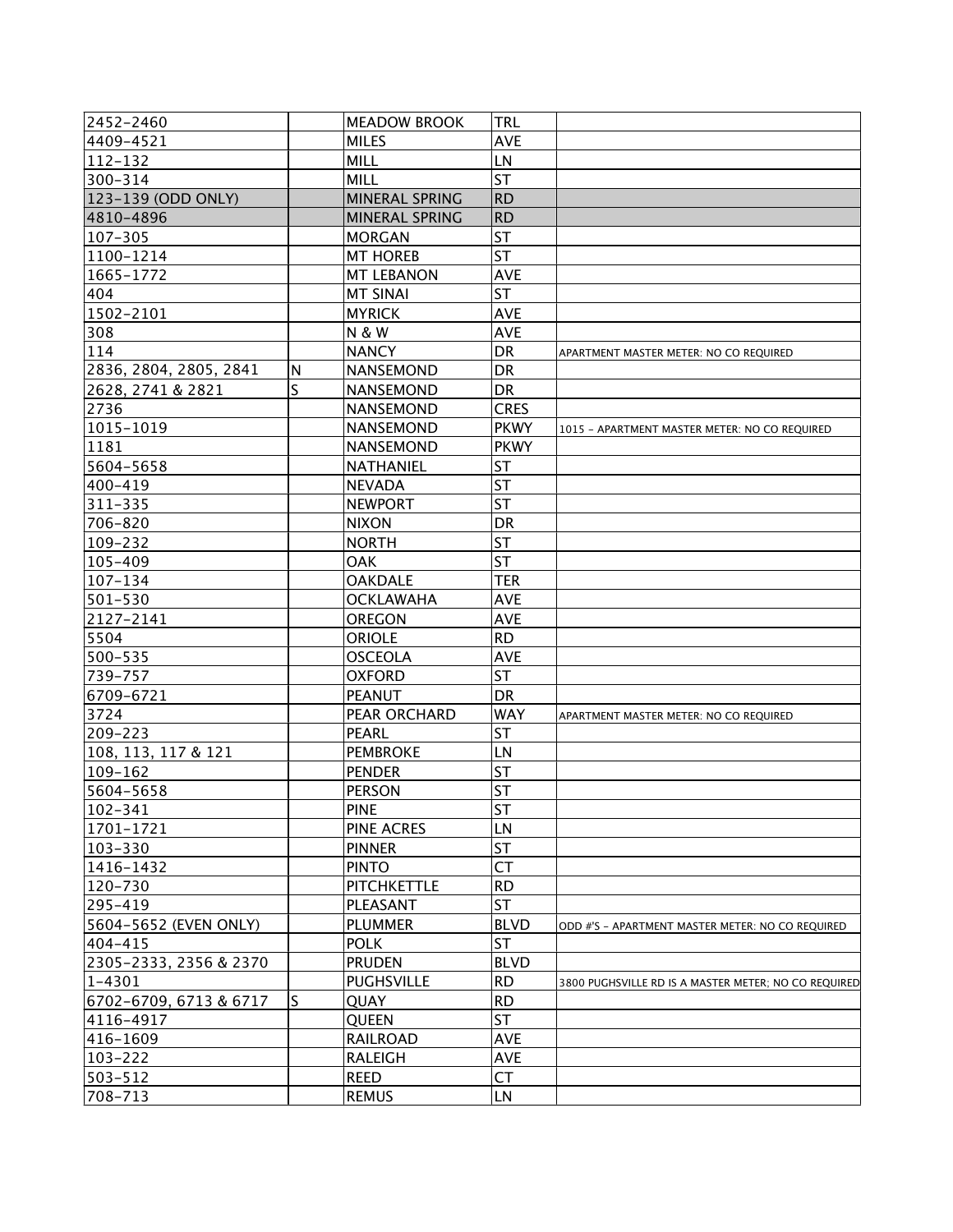| 412-422                  |                         | <b>RENO</b>                     | <b>ST</b>        |                                        |
|--------------------------|-------------------------|---------------------------------|------------------|----------------------------------------|
| 308-310                  |                         | <b>RICHARDSON</b>               | <b>ST</b>        |                                        |
| 400-511                  |                         | <b>RIDDICK</b>                  | <b>CIR</b>       |                                        |
| 803-813                  |                         | <b>RIDLEY</b>                   | <b>ST</b>        |                                        |
| 302, 306 & 312           |                         | <b>ROANOKE</b>                  | <b>ST</b>        |                                        |
| 108-128                  |                         | <b>ROBERTSON</b>                | <b>ST</b>        |                                        |
| 300-323                  |                         | <b>ROLAND</b>                   | <b>ST</b>        |                                        |
| 401-621                  |                         | <b>ROOSEVELT</b>                | DR               |                                        |
| 402-405                  |                         | <b>ROY</b>                      | <b>ST</b>        |                                        |
| 6701-6717                |                         | <b>RURITAN</b>                  | <b>BLVD</b>      |                                        |
| 107-231 (ODD ONLY)       | N                       | SARATOGA                        | <b>ST</b>        |                                        |
| 101-161 (ODD ONLY)       | $\mathsf{S}$            | SARATOGA                        | <b>ST</b>        |                                        |
| 164-207                  | S                       | <b>SARATOGA</b>                 | <b>ST</b>        |                                        |
| 402-424                  | $\overline{\mathsf{S}}$ | SARATOGA                        | <b>ST</b>        |                                        |
| 1717-1769                |                         | SAWMILL POINT                   | <b>RD</b>        |                                        |
| 500-834                  |                         | <b>SECOND</b>                   | <b>AVE</b>       |                                        |
| 137-177                  |                         | SHELL                           | <b>RD</b>        |                                        |
| 1304-1312                |                         | <b>SHELTON</b>                  | <b>CT</b>        |                                        |
| 2820, 2828 & 2883        | N                       | <b>SHORE</b>                    | DR               |                                        |
| 1225-1424                |                         | <b>SIERRA</b>                   | DR               |                                        |
| 5425-6250                |                         | <b>SKEET</b>                    | <b>RD</b>        |                                        |
| 300-716                  |                         | <b>SMITH</b>                    | <b>ST</b>        |                                        |
| 200-206                  |                         | <b>SPARROW</b>                  | <b>RD</b>        |                                        |
| 1301-1310                |                         | <b>SPENCER</b>                  | <b>CT</b>        |                                        |
| 201-707                  |                         | <b>SPRUCE</b>                   | <b>ST</b>        |                                        |
| 106-427                  |                         | <b>ST JAMES</b>                 | <b>AVE</b>       |                                        |
|                          |                         |                                 |                  |                                        |
| 62                       |                         | <b>STACEY</b>                   | DR               | APARTMENT MASTER METER: NO CO REQUIRED |
| 2200-2225                |                         | <b>STUART</b>                   | <b>AVE</b>       |                                        |
| 4357-4841                |                         | <b>SUFFOLK</b>                  | <b>ST</b>        |                                        |
| 100-119                  |                         | <b>SUMNER</b>                   | <b>ST</b>        |                                        |
| 605-610                  |                         | <b>SUNSET</b>                   | <b>AVE</b>       |                                        |
| 5000                     |                         | <b>TAYLOR</b>                   | <b>AVE</b>       |                                        |
| 226-230                  |                         | <b>TERRACE</b>                  | <b>CT</b>        |                                        |
| 538-706                  |                         | <b>THIRD</b>                    | AVE              |                                        |
| 4841-5196                |                         | <b>TOWNPOINT</b>                | <b>RD</b>        |                                        |
| 6107-6475                |                         | <b>TOWNPOINT</b>                | <b>RD</b>        |                                        |
| 398-500                  |                         | <b>TRADD</b>                    | <b>ST</b>        |                                        |
| 100-222                  |                         | <b>TREE</b>                     | LN               |                                        |
| 901-907 & 909-1235       |                         | <b>TRUMAN</b>                   | <b>RD</b>        |                                        |
| $ 117 - 179$             |                         | <b>TYNES</b>                    | <b>ST</b>        |                                        |
| 502-507                  |                         | VALOR                           | <b>CT</b>        |                                        |
| 308–425                  |                         | <b>VAN BUREN</b>                | <b>AVE</b>       |                                        |
| 2100-2212                |                         | <b>VERMONT</b>                  | <b>AVE</b>       |                                        |
| 5904-5917                |                         | <b>VERNON</b>                   | <b>DR</b>        |                                        |
| 524-801                  |                         | <b>VIRGINIA</b>                 | <b>AVE</b>       |                                        |
| 512-528                  |                         | <b>WARWICK</b>                  | ST               |                                        |
| 120-230 (EVEN ONLY)      | E                       | <b>WASHINGTON</b>               | <b>ST</b>        |                                        |
| 307-2245                 | E                       | <b>WASHINGTON</b>               | <b>ST</b>        |                                        |
| 208-1013                 | W                       | <b>WASHINGTON</b>               | <b>ST</b>        |                                        |
| 208-435                  |                         | <b>WEBB</b>                     | <b>ST</b>        |                                        |
| 501-519<br>$ 103 - 509 $ |                         | <b>WEKIVA</b><br><b>WELLONS</b> | AVE<br><b>ST</b> |                                        |